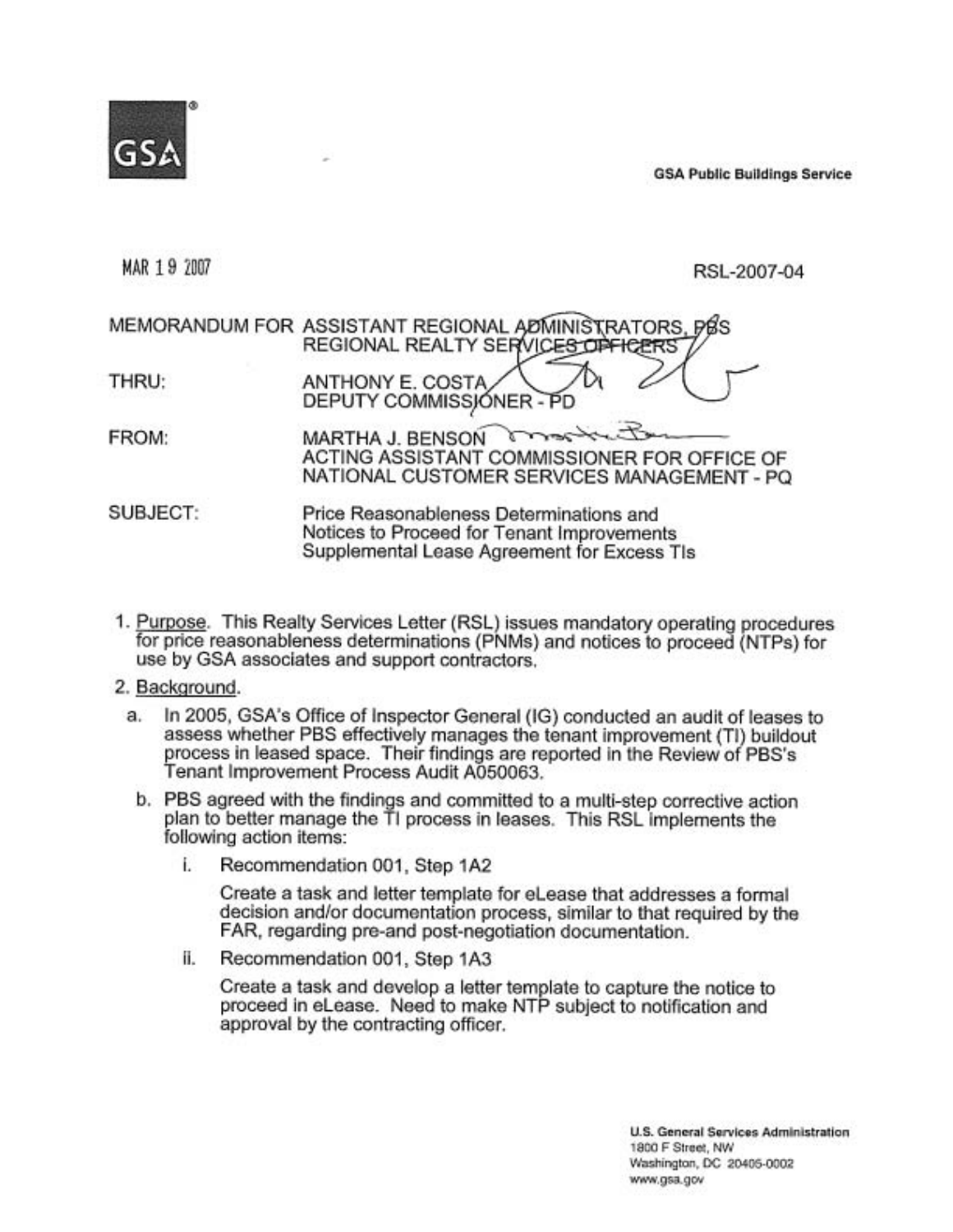- c. In addition to the IG audit findings, in 2006 the Solutions Development Division conducted peer reviews of 120 leases across all regions. Of those leases reviewed, 73 percent did not contain evidence of a competitive bid process or cost and pricing data.
- d. A related area of concern raised by the audit concerned our ability to accurately reflect and account for overall TI costs. Since this is an issue related to the TI cost proposal and NTP, we have addressed the issue by providing a sample supplemental lease agreement (SLA) that orders Tls that exceed the TI allowance in the lease. Instructions and guidance on tracking project reimbursable work authorization (RWA) costs will be addressed in a separate RSL.
- e. Many of the items in the audit are interrelated; however, certain templates represent discrete steps in the TI process. So that users can more easily identify which RSL addresses a particular subject and contains a particular template, the RSLs are being issued concurrently, and they address the following topics:

| RSL 2007-03 | Tenant Improvements Schedule and Submittals Revisions in<br>the Solicitation for Offers |
|-------------|-----------------------------------------------------------------------------------------|
| RSL 2007-04 | Tenant Improvements Price Negotiation Memorandum,                                       |
|             | Notice to Proceed, and Supplemental Lease Agreement to                                  |
|             | <b>Order Excess TIs</b>                                                                 |
| RSL 2007-05 | Tenant Improvements Costs/Reimbursable Work                                             |
|             | Authorization Tracker and Agency Concurrence for RWA                                    |
|             | Expenditure                                                                             |
| RSL 2007-06 | Tenant Improvements Project Management Support                                          |
|             |                                                                                         |

- 3. Effective Date/Expiration Date. This RSL and instructions are effective March 31. 2007, and will expire 12 months from the date of issuance unless modified, cancelled, or reissued earlier.
- 4. Cancellation. None
- 5. Applicabilitv. This RSL applies to all real property leasing activities.
- 6. InstructionslProcedures. The guidelines in this RSL should be considered in all new and current lease projects with SFOs using tenant improvements allowances for which a lease award has not yet been made by the contracting officer. See Attachment 1 for further guidance.

**Attachments** 

- 1 Mandatory Operating Procedures for RSL 2007-04
- 2 Tenant Improvement Price Negotiation Memorandum Template
- 3 Notice to Proceed Template
- 4 Supplemental Lease Agreement for Excess Tls Template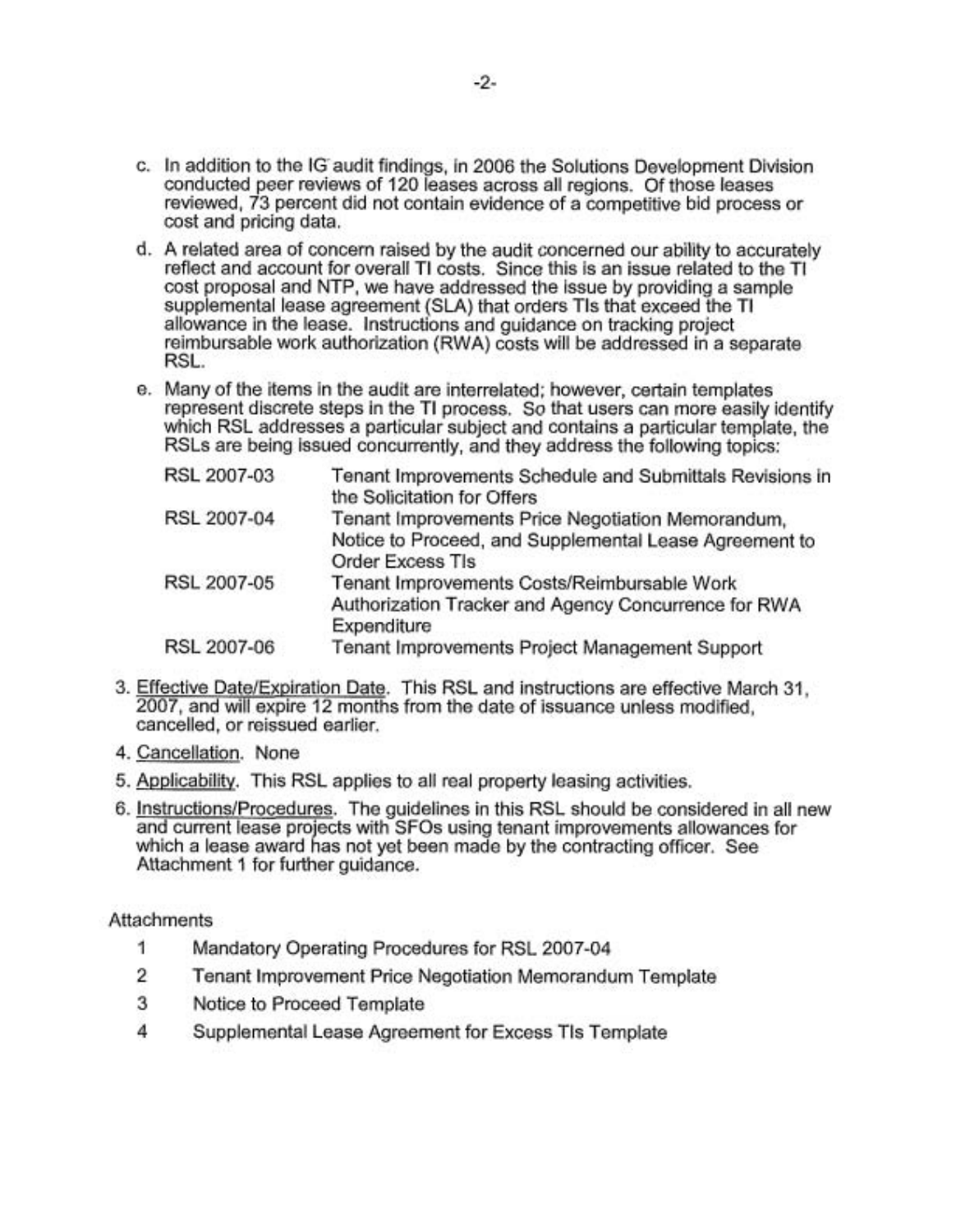Attachment 1

## **MANDATORY OPERATING PROCESURES FOR REALTY SERVICES LETTER (RSL) 2007-04**

1. Price Negotiation Memorandum (PNM): Federal Acquisition Regulation (FAR) 15.406-1 states, "The contracting officer shall establish pre-negotiation objectives before the negotiation of any pricing action." FAR 15.406-3 states, "The contracting officer shall document in the contract file the principal elements of the negotiated agreement," as well as providing required elements. It also requires documentation on pricing used by the contracting officer to determine that pricing is fair and reasonable.

Attachment 2 to this RSL contains a template for a PNM to document the fair and reasonable pricing determination. It contains blue instructional text to assist those preparing the PNM for the contracting officer's signature. At the effective date of this RSL (March 31, 2007), this template will be available in eLease. An alternative document may be used, but it must conform to the FAR Part 15.4 requirements.

The realty specialist or contract support person must prepare the PNM and obtain the contracting officer's signature before issuing a Notice to Proceed for Tenant Improvements (NTP).

2. Notice to Proceed for Tenant Improvements: Most leases contain language requiring a contracting officer to issue an NTP upon determination of adequate competition (or per FAR--in the absence of competition, cost and pricing data) and acceptance of the cost proposal.

Attachment 3 to this RSL contains a template NTP letter. It contains blue instructional text to assist those preparing the NTP for the contracting officer's signature. At the effective date of this RSL (March 31, 2007), this template will be available in eLease. An alternative document may be used, but it must contain essentially the same information.

3. Supplemental Lease Agreement (SLA) for Excess Tenant Improvements (TIs): In many leases, the TI allowance amortized in the rent is less than the TI cost determined to be fair and reasonable. Before issuing the NTP, the realty specialist must ensure that the customer agency has accepted this additional cost and that it has provided sufficient Reimbursable Work Authorization (RWA) funds for the excess TIs. Under these circumstances, an SLA ordering the excess TIs must accompany the NTP. At the time the SLA is drafted, the amount ordered by the SLA must be entered into Pegasys to account for the obligation against the RWA and to get the Pegasys Document Number (PDN) number for the SLA.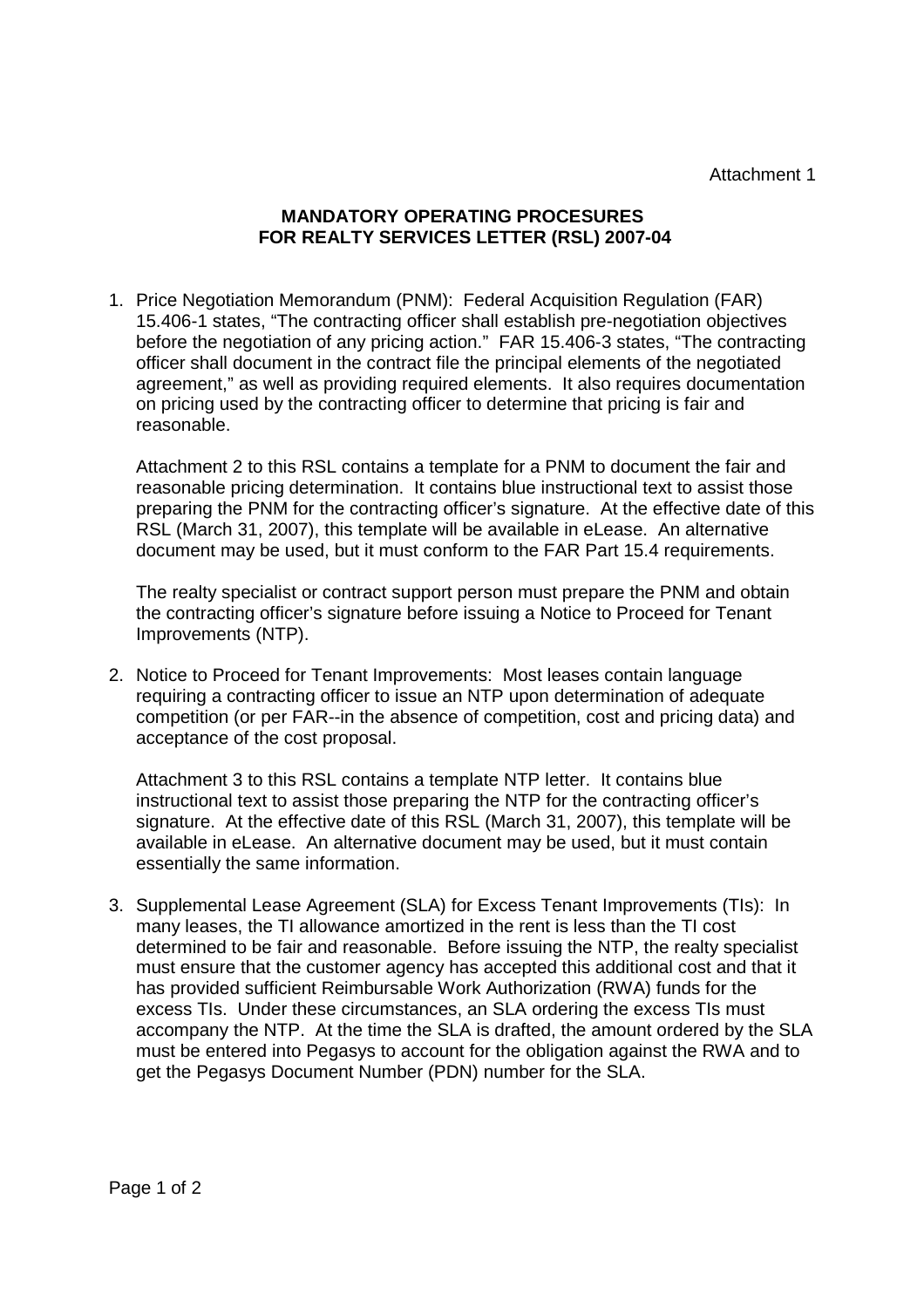Attachment 4 to this RSL contains a template SLA to order excess TIs. It contains blue instructional text to assist those preparing the SLA for the contracting officer's signature. At the effective date of this RSL (March 31, 2007), this template will be available in eLease. An alternative document may be used, but it must contain essentially the same information.

4. Attachments 2-4 are formatted with blue instructional hidden text. Please be sure "Hidden Text" is turned on in Tools, View in your application to see all instructions for use.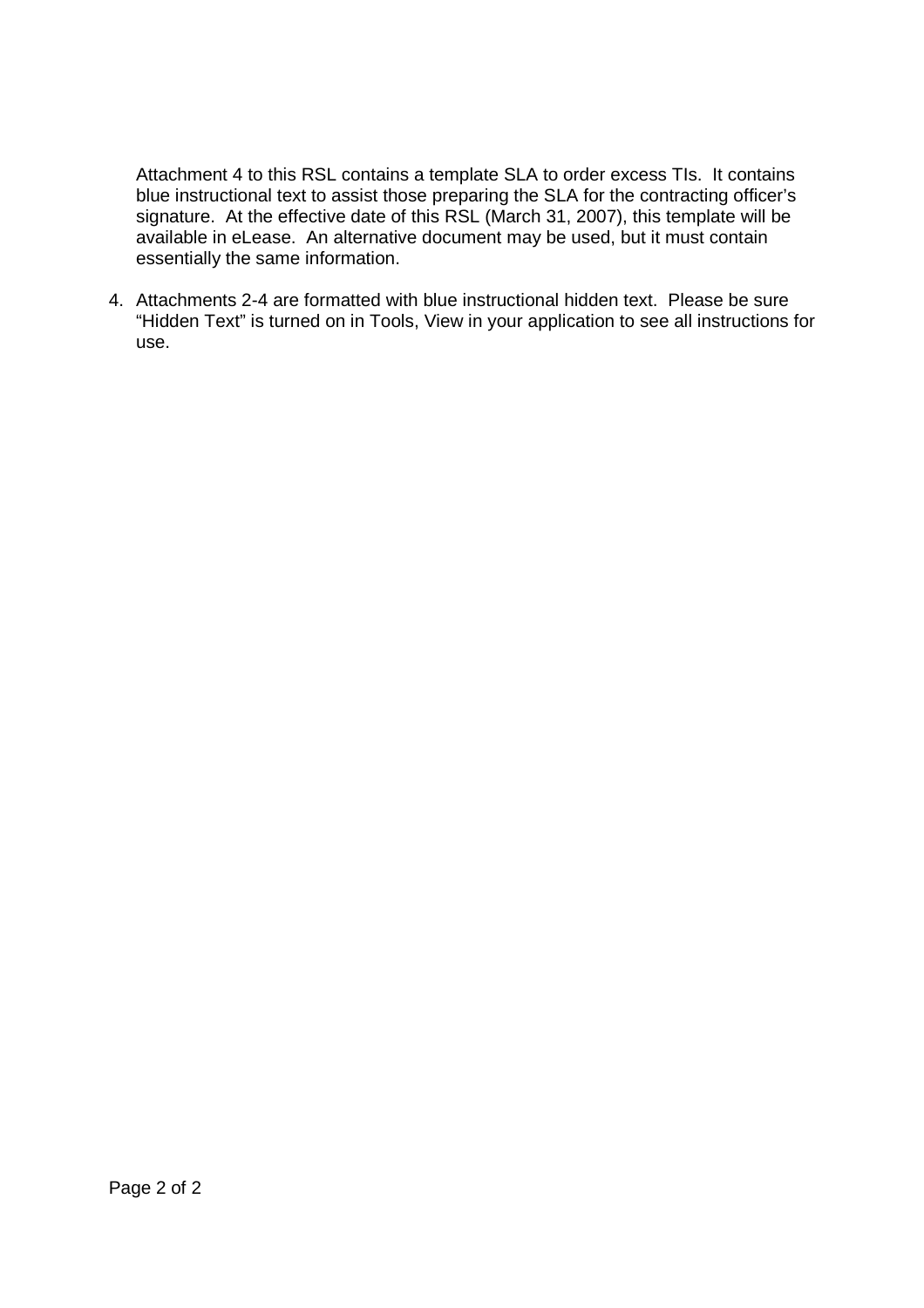| [Date]   |                                                         |
|----------|---------------------------------------------------------|
|          | Memorandum for: The File [Lease LXX-XXXXX]              |
| From:    | Name, Title                                             |
| Subject: | <b>Tenant Improvements Price Negotiation Memorandum</b> |

- 1. The prenegotiation objectives section of FAR 15.406-1 requires that we establish the Government's initial negotiation position. The lease contains a tenant improvement allowance (TIA) of \$[xx.xx] per ANSI/BOMA Office Area square foot (ABOA), and the lease contains [xx,xxx] ABOA square feet. The TIA is therefore [\$XXX,XXX]. The TIA is based on analyses prepared by Real Property Asset Management (RPAM) using historic construction costs for agencies that are then geographically adjusted to take into account other economic and market influences on construction costs. These costs are preloaded into the OA Tool calculator. The prenegotiation objective is to then negotiate a construction cost that is equal to or less than the TIA. The TIA contains Lessor's overhead and project management costs which [were] [were not] previously negotiated and analyzed for fairness and reasonableness in the initial lease procurement before lease award.
- 2. The purpose of this PNM is to ensure that the tenant improvement (TI) costs to prepare the space under lease to meet the needs of the tenant agency are fair and reasonable.
- 3. The lease requires that the lessor construct space in accordance with the SFO, Special Requirements, Design Intent Drawings (DIDs), etc., as contained in the lease. DIDs have been developed and provided to the Lessor so he could obtain TI pricing from general contractors or subcontractors or both. The lease provides that instead of submitting detailed cost or pricing data and entering into negotiations to determine a final cost for the subject work, the Government (in accordance with FAR 15.403) is willing to accept a price based on the results of a competitive proposal process if several conditions are met. The ones pertinent to pricing are as follows:
	- a. A minimum of three qualified contractors shall be invited to participate in the competitive proposal process. Each participant shall compete independently in the process.
	- b. Each proposal shall be 1) submitted in Construction Specifications Institute (CSI) format by the proposed contractors and 2) reviewed by the Government. The Government reserves the right to determine if bids meet with the scope of work, that the price is reasonable, and that the Offeror is qualified to perform the work. The Government reserves the right to reject all bids, at its sole discretion.
	- c. The Lessor shall demonstrate to the Government that best efforts have been made to obtain the most competitive prices possible, and the Lessor shall accept responsibility for all prices through direct contracts with all contractors.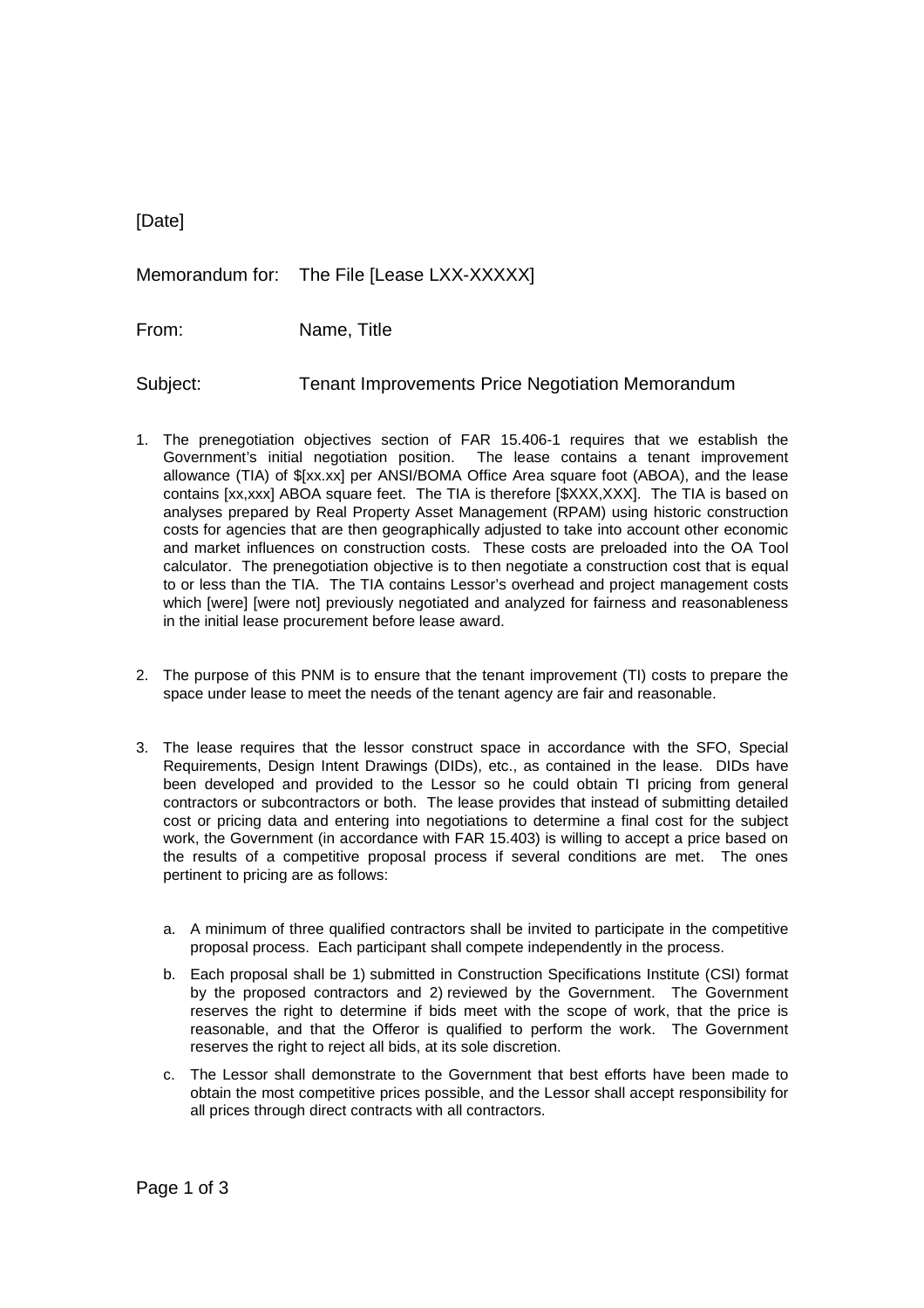- 4. The Government is represented by [Name, Position, and Organization]. The Lessor is represented by [Name, Position, and Organization].
- 5. Because the Lessor provided documentation that a minimum of 3 qualified contractors were invited to participate, detailed cost and pricing data are not required using the adequate price competition exception. When adequate price competition exists (see FAR  $15.403-1(c)(1)$ ), generally no additional information is necessary to determine the reasonableness of price.
- 6.
- 7. The most significant influence on the pre-negotiation objectives is the pre-set TIA as developed by RPAM. While this amount per square foot is based on a history of expenditures for the subject agency (and adjusted for geographic costs), the allowance does not necessarily contemplate all unusual features that may have been requested by the agency for a particular project. Because of this, there are additional costs in this project that affect the differences in the Lessor's TI pricing and the TIA. Some of the additional features are:
	- a.
	- b.
	- c.
	- d.
	- e.
- 8. Congress, other agencies, or higher PBS officials [did] [did not] provide direction that impacts the negotiations or negotiation position for this procurement.
- 9. The basis for profit or fee was established in the preaward file, and it was based on competitive offers.

The basis for profit or fee was established by obtaining pricing information from other Government estimators, recent contracts, or both for like services. The estimates were:  $\frac{1}{2}$  ,  $\frac{1}{2}$  , ...

10. Based on the available information and negotiations, Tenant Improvement costs of \$\_\_\_\_\_\_\_\_ are determined to be fair and reasonable, and a Notice to Proceed will be issued to the Lessor for the Tenant Improvements.

\_\_\_\_\_\_\_\_\_\_\_\_\_\_\_\_\_\_\_\_\_\_\_\_\_\_\_\_\_\_\_\_\_\_\_\_ \_\_\_\_\_\_\_\_\_\_\_\_\_\_\_\_\_\_\_\_\_\_\_\_\_\_\_\_\_\_\_

Realty Specialist Signature, if applicable Date Contracting Officer Signature Date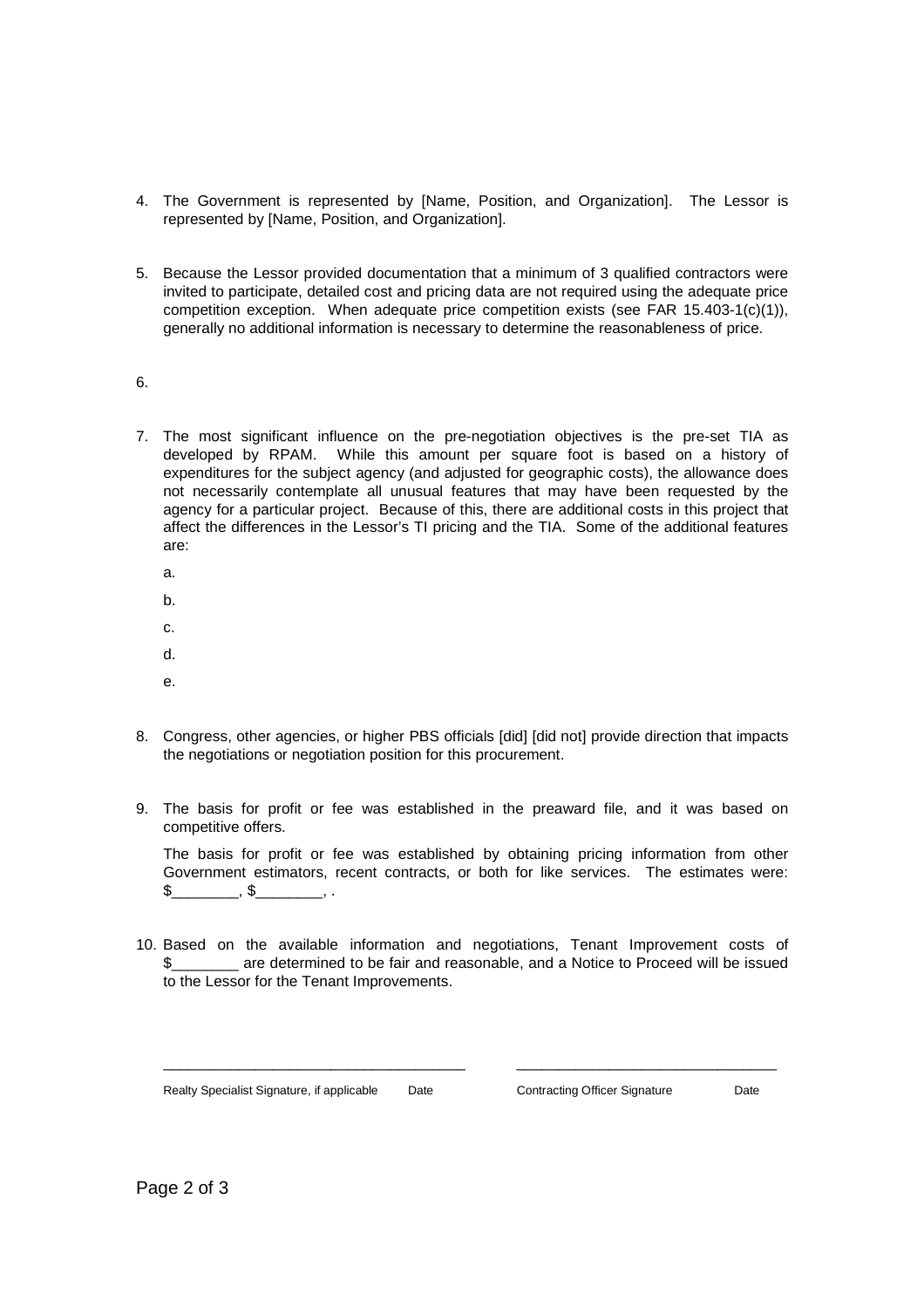### **15.406-3 Documenting the negotiation.**

(a) The contracting officer shall document in the contract file the principal elements of the negotiated agreement. The documentation (*e.g.,* price negotiation memorandum (PNM)) shall include the following:

(1) The purpose of the negotiation.

(2) A description of the acquisition, including appropriate identifying numbers (*e.g.,* RFP No.).

(3) The name, position, and organization of each person representing the contractor and the Government in the negotiation.

(4) The current status of any contractor systems (*e.g.,* purchasing, estimating, accounting, and compensation) to the extent they affected and were considered in the negotiation.

(5) If cost or pricing data were not required in the case of any price negotiation exceeding the cost or pricing data threshold, the exception used and the basis for it.

(6) If cost or pricing data were required, the extent to which the contracting officer—

(i) Relied on the cost or pricing data submitted and used them in negotiating the price;

(ii) Recognized as inaccurate, incomplete, or noncurrent any cost or pricing data submitted; the action taken by the contracting officer and the contractor as a result; and the effect of the defective data on the price negotiated; or

(iii) Determined that an exception applied after the data were submitted and, therefore, considered not to be cost or pricing data.

(7) A summary of the contractor's proposal, any field pricing assistance recommendations, including the reasons for any pertinent variances from them, the Government's negotiation objective, and the negotiated position. Where the determination of price reasonableness is based on cost analysis, the summary shall address each major cost element. When determination of price reasonableness is based on price analysis, the summary shall include the source and type of data used to support the determination.

(8) The most significant facts or considerations controlling the establishment of the prenegotiation objectives and the negotiated agreement including an explanation of any significant differences between the two positions.

(9) To the extent such direction has a significant effect on the action, a discussion and quantification of the impact of direction given by Congress, other agencies, and higher-level officials (*i.e.,* officials who would not normally exercise authority during the award and review process for the instant contract action).

(10) The basis for the profit or fee prenegotiation objective and the profit or fee negotiated.

(11) Documentation of fair and reasonable pricing.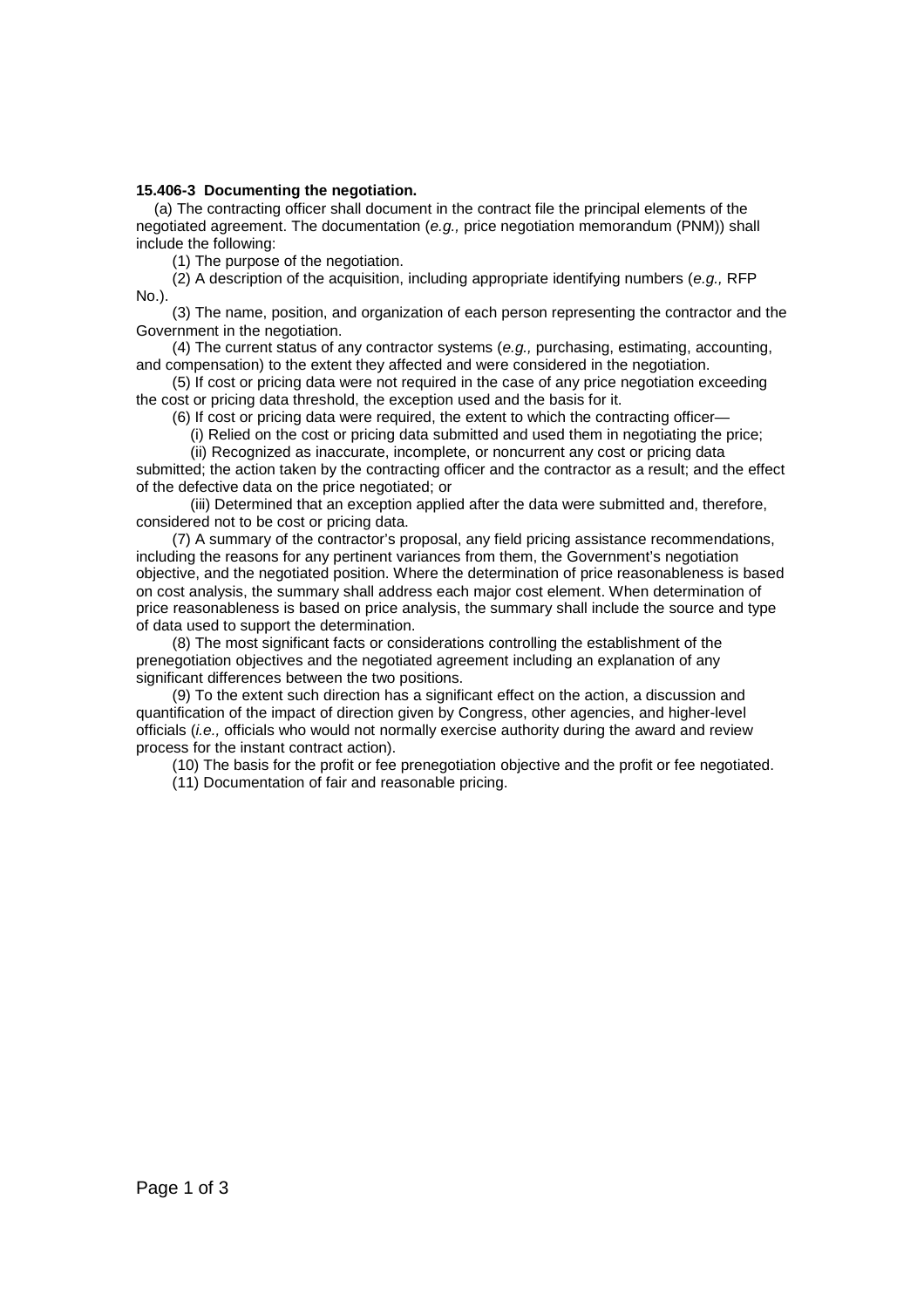Lessor Address City, State Zip

Dear Mr. XXXXX:

On [month day, year], the Government awarded a contract to lease space at [building name, address, city, state, zip] under the terms and conditions of Lease GS-[xxx-xxxxx]. The Tenant Improvements Prior to the Government's Initial Acceptance of Space paragraph in the Solicitation for Offers (SFO) attached to and forming a part of this lease required you to submit a proposal based on adequate competition for the Tenant Improvement (TI) costs associated with this lease. The lease allowed you to submit this information instead of cost and pricing data.

Based on this contract requirement, we have reviewed your TI costs and determined that they are fair and reasonable. This letter represents your Notice to Proceed (NTP) with the construction of the TIs in the amount of \$ The lease requires completion of the construction no later than [month day, year]. If the TI allowance in the lease is more than the above NTP amount, the rental rate will be adjusted downward in accordance with other provisions of the lease.

Based on this contract requirement, we have reviewed your TI costs and determined that they are fair and reasonable. This letter represents your Notice to Proceed (NTP) with the construction of the TIs in the amount of \$\_\_\_\_\_\_\_\_\_. The lease requires completion the construction of the TIs in the amount of \$ of the construction no later than [month day, year]. Further, the NTP for the amount above represents the tenant improvement allowance (TIA) that is stated in the lease and amortized in the contract rental rate. Since the total TI costs exceed the TIA, the TI cost balance is being ordered via the Supplemental Lease Agreement (SLA) attached to this letter. Three copies of SLA No. \_\_ are enclosed. Please sign two copies, have your signatures witnessed and return them to me no later than **Example 20**. I will return a fully executed copy for your records.

Since you were unable to provide documentation of sufficient competition to meet the requirements of FAR 15.403-1(c)(1), the lease required you to provide cost and pricing data as well as a certificate of current cost or pricing data, in the format specified in FAR 15.406-2, certifying that to the best of your knowledge and belief, the cost or pricing data were accurate, complete, and current as of the date of agreement on price. Based on this contract requirement, we have reviewed your TI costs and determined that they are fair and reasonable. This letter represents your Notice to Proceed (NTP) with the construction of the TIs in the amount of \$\_\_\_\_\_\_\_\_\_. The lease requires completion of the construction no later than [month day, year]. If the TI allowance in the lease is more than the above NTP amount, the rental rate will be adjusted downward in accordance with other provisions of the lease.

Since you were unable to provide documentation of sufficient competition to meet the requirements of FAR 15.403-1(c)(1), the lease required you to provide cost and pricing data as well as a certificate of current cost or pricing data, in the format specified in FAR 15.406-2, certifying that to the best of your knowledge and belief, the cost or pricing data

Date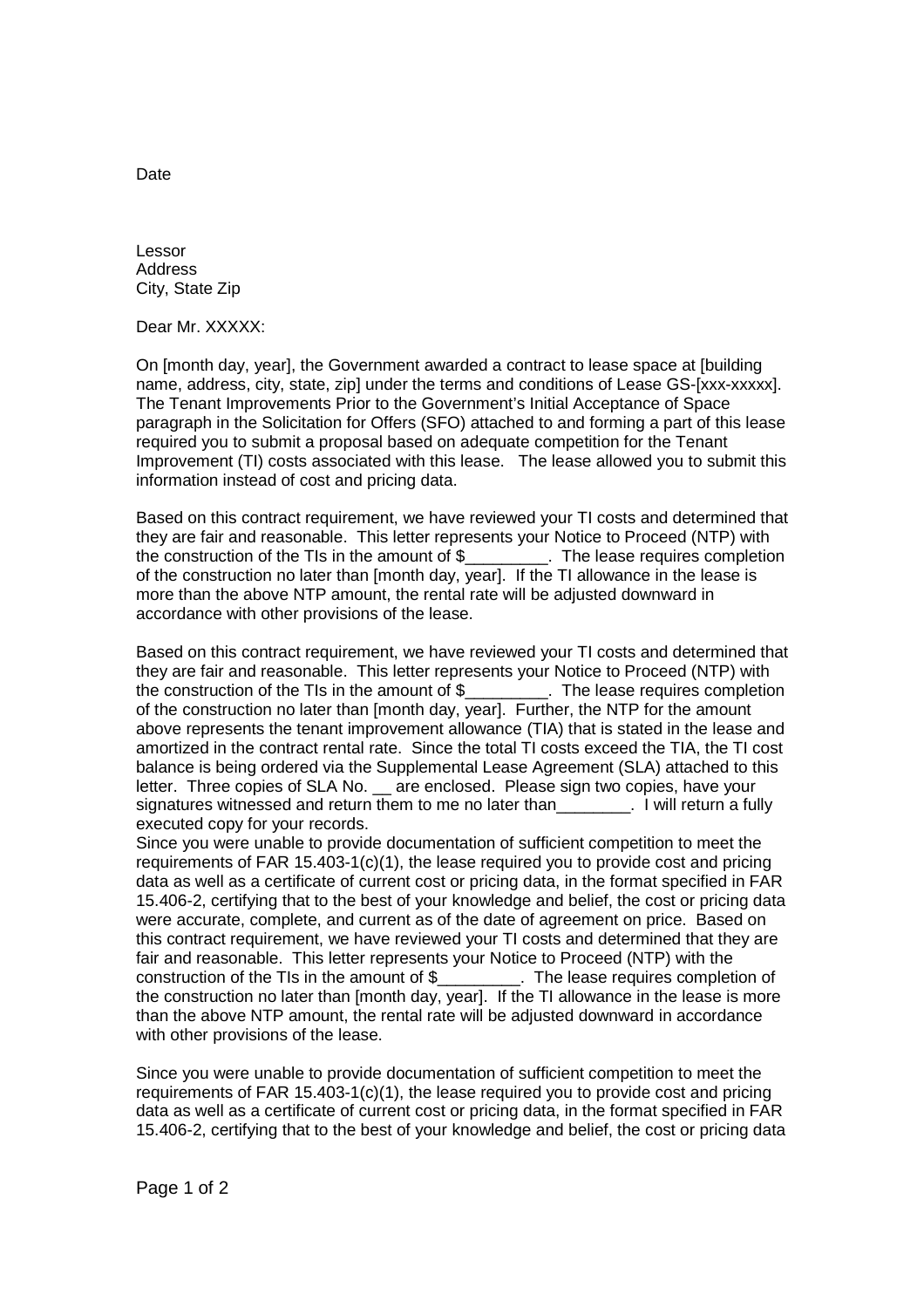were accurate, complete, and current as of the date of agreement on price. Based on this contract requirement, we have reviewed your TI costs and determined that they are fair and reasonable. This letter represents your Notice to Proceed (NTP) with the construction of the TIs in the amount of \$\_\_\_\_\_\_\_\_\_. The lease requires completion of the construction no later than [month day, year]. Further, the NTP for the amount above represents the tenant improvement allowance (TIA) that is stated in the lease and amortized in the contract rental rate. Since the total TI costs exceed the TIA, the TI cost balance is being ordered via the Supplemental Lease Agreement (SLA) attached to this letter. Three copies of SLA No. \_ are enclosed. Please sign two copies, have your signatures witnessed and return them to me no later than 100 million return a fully executed copy for your records.

If you have any questions, please contact me at [email address] or [phone number].

Sincerely,

Name Contracting Officer [Regional Org] Public Buildings Service

**Enclosure**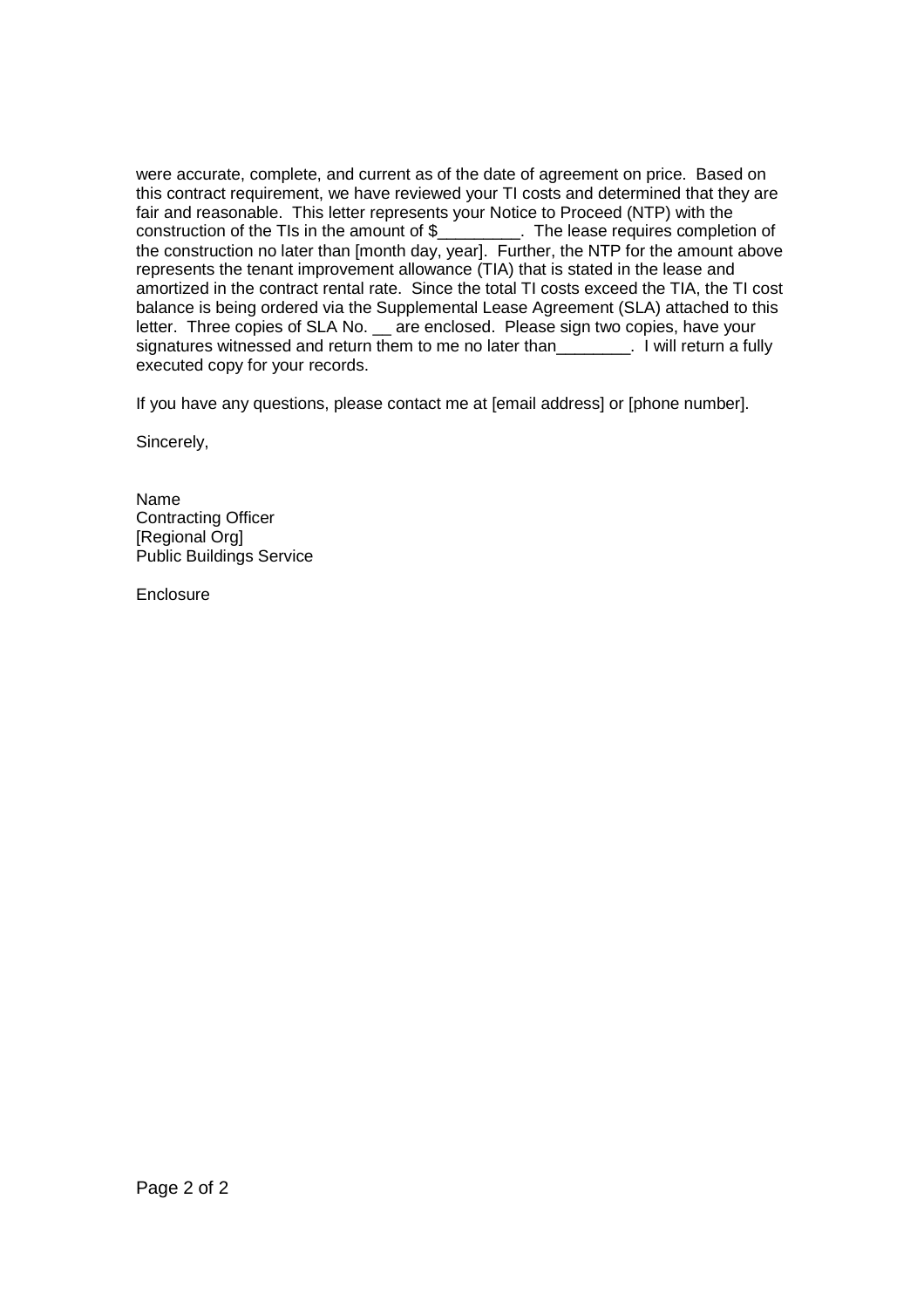## **SUPPLEMENTAL LEASE AGREEMENT**

| LEASE AGREEMENT NO.<br><b>EMENTAL</b><br><b>SUPPI</b> | TO LEASE NO.                 | <b>DATE</b> | <b>PAGE</b> |
|-------------------------------------------------------|------------------------------|-------------|-------------|
| w<br>⌒⌒                                               | n n<br><br>. Tr<br>$\lambda$ |             | ~+<br>^ טו  |
| ADDRESS OF PREMISES                                   |                              |             |             |

Building Name, Street Address, City, ST, Zip

**THIS AGREEMENT**, made and entered into this date by and between LESSOR, TYPE OF ENTITY

whose address is ADDRESS ADDRESS CITY, ST XXXXX

hereinafter called the Lessor, and the **UNITED STATES OF AMERICA**, hereinafter called the Government:

**WHEREAS**, the parties hereto desire to amend the above Lease to order tenant improvements which exceed the tenant improvement allowance.

**NOW THEREFORE**, these parties for the considerations hereinafter mentioned covenant and agree that the said Lease is amended effective Month XX, 20XX, as follows:

- I. In separate correspondence dated [mmddyy], the Government has issued a Notice to Proceed for Tenant Improvements in the amount of \$XXX,XXX.XX. The total costs for tenant improvements are \$XXX,XXX.XX. The Government hereby orders the balance of \$XX,XXX.XX.
- II. Upon completion, inspection, and acceptance of the space, the Government shall reimburse the Lessor in a lump sum payment in the amount of \$X,XXX,XXX,XX, upon receipt of an original invoice after completion, inspection, and acceptance of the space by the Contracting Officer.

The original invoice must be submitted directly to the GSA Finance Office at the following address: General Services Administration FTS and PBS Payment Division (7BCP) P.O. Box 17181 Fort Worth, TX 76102-0181

Continued on Page 2

### **IN WITNESS WHEREOF**, the parties hereto have hereunto subscribed their names as of the date first above written.

| <b>LESSOR</b>                     |                           |  |
|-----------------------------------|---------------------------|--|
| SIGNATURE                         | NAME OF SIGNER            |  |
|                                   |                           |  |
| <b>ADDRESS</b>                    |                           |  |
|                                   | IN PRESENCE OF            |  |
| SIGNATURE                         | NAME OF SIGNER            |  |
|                                   |                           |  |
| ADDRESS                           |                           |  |
|                                   | UNITED STATES OF AMERICA  |  |
| SIGNATURE                         | NAME OF SIGNER            |  |
|                                   | OFFICIAL TITLE OF SIGNER  |  |
| AUTHODIZED FOR LOCAL DEDDODUCTION | COA EODM 270 (DEV 0/2000) |  |